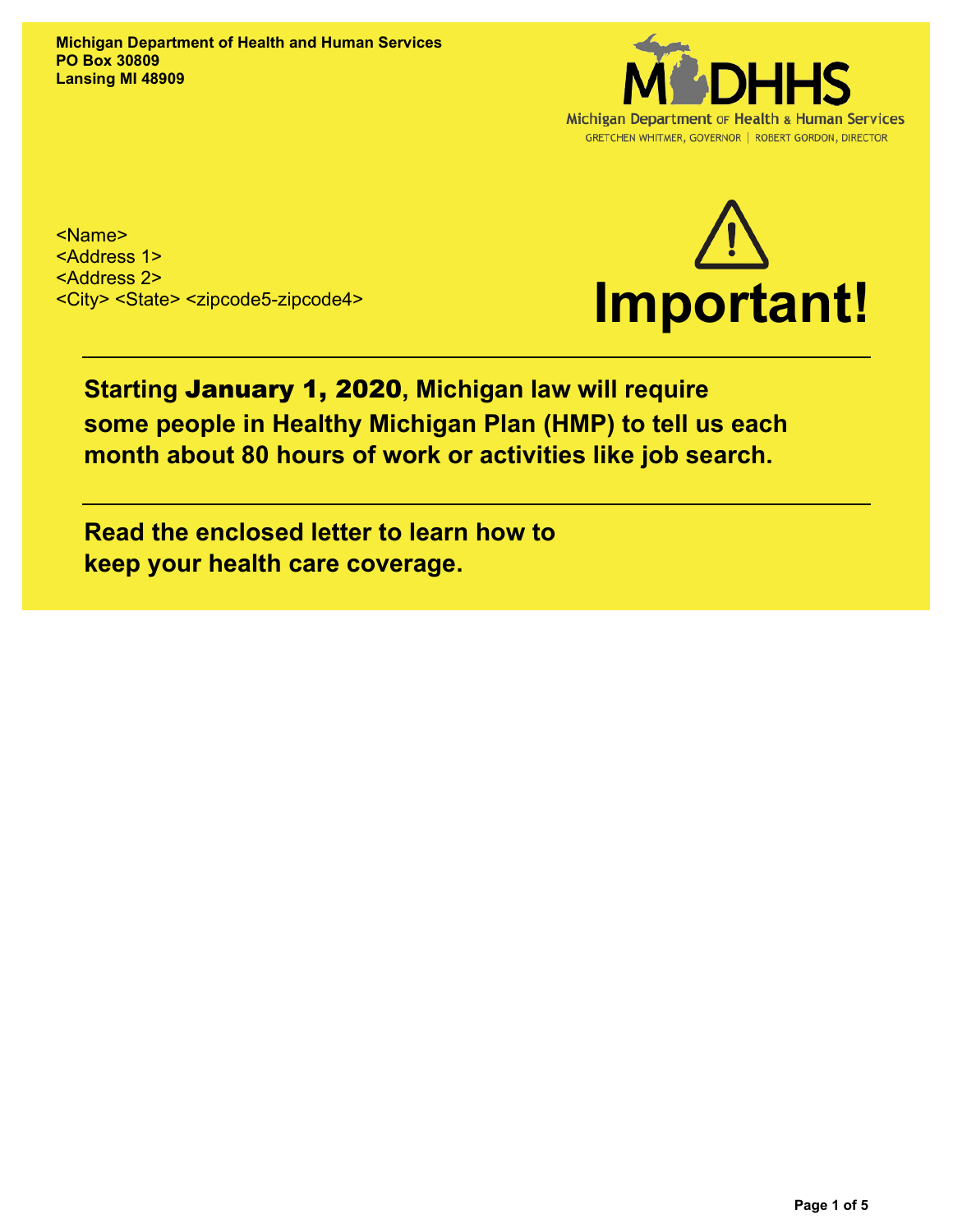

Date: <Month><Day>, <Year>

Name: <First name> <Last name>

Beneficiary ID: <Beneficiary ID>



Dear <First name><Last name>,

You have health care coverage through Healthy Michigan Plan (HMP), a Michigan Medicaid program. This letter is about changes to your HMP coverage.

Starting January 1, 2020, Michigan law will require some people in HMP to tell us each month about 80 hours of work or activities, like job search.

**Based on MDHHS records, you must tell us each month about 80 hours of work or other activities. At this time, we do not see that you qualify for an exemption (reason to be excused).** 

**If you don't tell us about work or other activities, you could lose health care coverage.**

#### **What do I have to do?**

- Complete work or other activities. To find out what activities count for this requirement, read the booklet that came with this letter.
- Between January 25 and February 29, tell us about your January 2020 work or other activities. You can tell us at [www.michigan.gov/mibridges. Or call](http://www.michigan.gov/mibridges.%20Or%20call%201-833-895-4355) **1-833-895-4355**.
- You will need to do this every month. See the schedule in the enclosed booklet of when to tell us about your work or other activities.

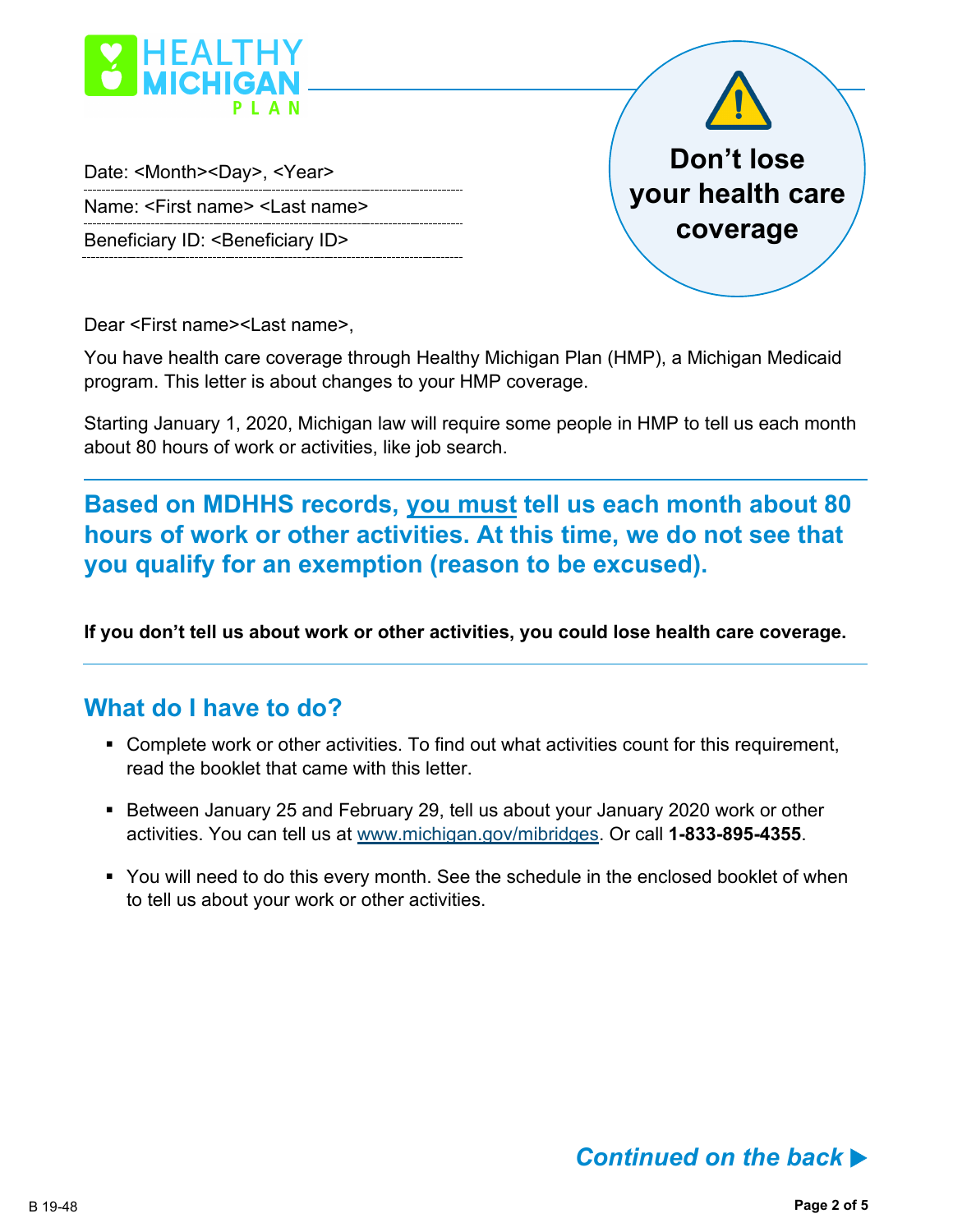## **What happens if I do not tell MDHHS about work or activities?**

You **must** tell us about work or other activities each month. If you do not report activities for 3 months in one year, you could lose your HMP coverage.

Some HMP members will be exempt (excused) from these requirements. To tell us about an exemption (reason to be excused), you can fill out the form that came with this letter. To learn more about the exemptions (reasons to be excused), such as who qualifies, read the enclosed booklet or go to www.HealthyMichiganPlan.org.

### **What if I still have questions?**

Read the enclosed booklet about work and other activities. This booklet explains how to meet the new requirements. Keep this booklet while you are on HMP. If you have questions, call the Beneficiary Help Line at **1-800-642-3195** (TTY 1-866-501-5656). You can call Monday through Friday from 8 a.m. to 7 p.m.

Thank you,

Medical Services Administration Michigan Department of Health and Human Services



**Read the enclosed booklet about work and other activities**



**Learn more online at HealthyMichiganPlan.org**



**More questions? Call us at 1-800-642-3195** (TTY 1-866-501-5656)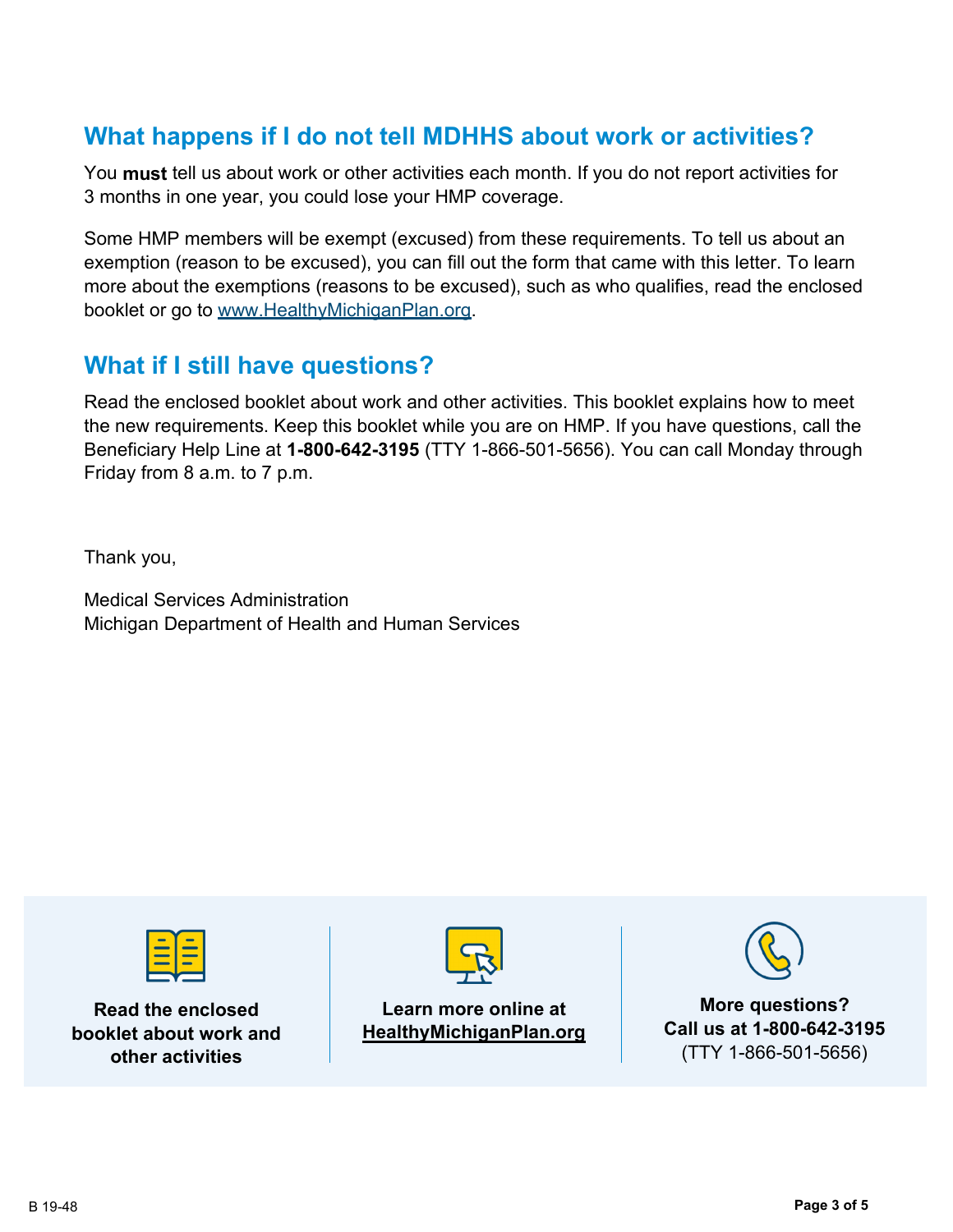### **Michigan Department of Health and Human Services (MDHHS)**

Please note if needed, free language assistance services are available. Call **800-642-3195** (TTY users call TTY: 866-501-5656).

| Spanish              | ATENCIÓN: si habla español, tiene a su disposición servicios gratuitos de<br>asistencia lingüística. Llame al 800-642-3195 (TTY: 866-501-5656).                                               |
|----------------------|-----------------------------------------------------------------------------------------------------------------------------------------------------------------------------------------------|
| Arabic               | ملحوظة· إذا كنت تتحدث اذكر اللغة، فإن خدمات المساعدة اللغوية تتوافر لك بالمجان. اتصل برقم<br>800-642-3195 (رقم هاتف الصم واللكم:-8656:TTY) 866-501-886)                                       |
| Chinese              | 注意:如果您使用繁體中文,您可以免費獲得語言援助服務。請致電<br>800-642-3195 (TTY: 866-501-5656)                                                                                                                            |
| Syriac<br>(Assyrian) | المخترجة المستحملية للمستحق وأناس وتتحرج والمتحاس المستحير والمستحرج والمستحرج المحتمون<br>حلقته جحته باه. عنه خلا جنته (TTY:866-501-5656) 800-642-3195                                       |
| Vietnamese           | CHÚ Ý: Nếu bạn nói Tiếng Việt, có các dịch vụ hỗ trợ ngôn ngữ miễn phí dành<br>cho bạn. Gọi số 800-642-3195 (TTY: 866-501-5656).                                                              |
| Albanian             | KUJDES: Nëse flitni shqip, për ju ka në dispozicion shërbime të asistencës<br>gjuhësore, pa pagesë. Telefononi në 800-642-3195 (TTY: 866-501-5656).                                           |
| Korean               | 주의: 한국어를 사용하시는 경우, 언어 지원 서비스를 무료로 이용하실 수                                                                                                                                                      |
|                      | 있습니다. 800-642-3195 (TTY: 866-501-5656) 번으로 전화해 주십시오.                                                                                                                                          |
| Bengali              | লক্ষ্য করুনঃ যদি আপনি বাংলা, কথা বলতে পারেন, তাহলে নিঃখরচায় ভাষা সহায়তা<br>পরিষেবা উপলব্ধ আছে হফোন করুন ১-800-642-3195 (TTY ১-866-501-5656)                                                 |
| Polish               | UWAGA: Jeżeli mówisz po polsku, możesz skorzystać z bezpłatnej pomocy<br>językowej. Zadzwoń pod numer 800-642-3195 (TTY: 866-501-5656).                                                       |
| German               | ACHTUNG: Wenn Sie Deutsch sprechen, stehen Ihnen kostenlos sprachliche<br>Hilfsdienstleistungen zur Verfügung. Rufnummer 800-642-3195<br>(TTY: 866-501-5656).                                 |
| Italian              | ATTENZIONE: In caso la lingua parlata sia l'italiano, sono disponibili servizi di<br>assistenza linguistica gratuiti. Chiamare il numero 800-642-3195<br>(TTY: 866-501-5656).                 |
| Japanese             | 注意事項:日本語を話される場合、無料の言語支援をご利用いただけます。<br>800-642-3195 (TTY:866-501-5656) まで、お電話にてご連絡ください                                                                                                         |
| Russian              | ВНИМАНИЕ: Если вы говорите на русском языке, то вам доступны<br>бесплатные услуги перевода. Звоните 800-642-3195 (телетайп<br>866-501-5656).                                                  |
| Serbo-<br>Croatian   | OBAVJEŠTENJE: Ako govorite srpsko-hrvatski, usluge jezičke pomoći<br>dostupne su vam besplatno. Nazovite 800-642-3195 (TTY Telefon za osobe sa<br>oštećenim govorom ili sluhom 866-501-5656). |
| Tagalog              | PAUNAWA: Kung nagsasalita ka ng Tagalog, maaari kang gumamit ng mga<br>serbisyo ng tulong sa wika nang walang bayad. Tumawag sa 800-642-3195<br>(TTY: 866-501-5656).                          |